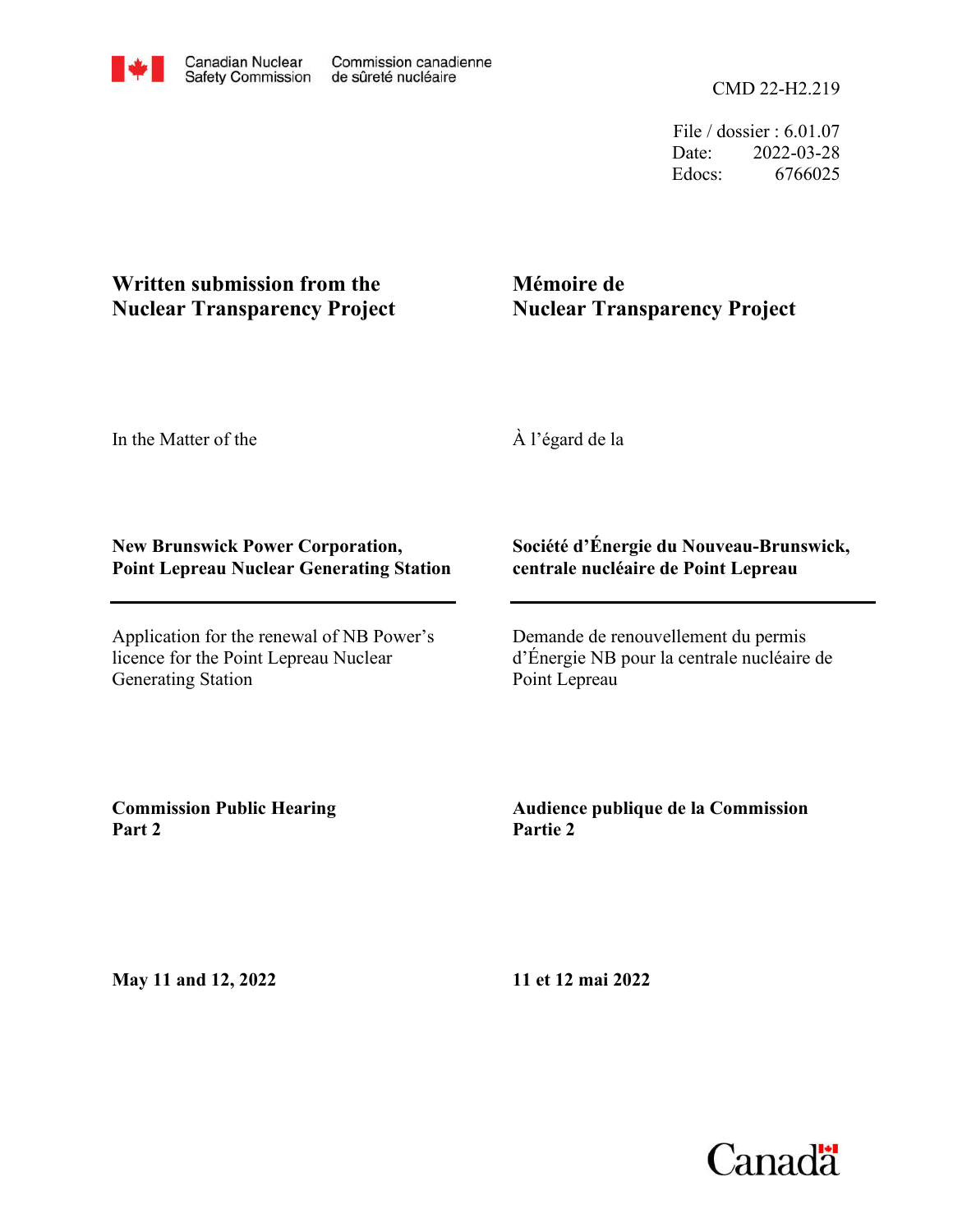

**project Website: www.nucleartransparency.ca Email: info@nucleartransparency.ca** 

Submitted via the CNSC Online Participation Request Form and email

March 28, 2022

To President Velshi and Members of the Canadian Nuclear Safety Commission,

Re: NB Power's licence renewal application for Point Lepreau Nuclear Generating **Station** 

We would like to begin by thanking the Commission for this opportunity to provide comments on this relicensing application. We would also like to recognize the efforts of CNSC staff, multiple Canadian civil society organizations, and Indigenous Nations for their informative publicly available materials and submissions on this matter.

The Nuclear Transparency Project (NTP) was established in 2020 as a Canadian-registered non-profit organization dedicated to supporting and facilitating informed, holistic, and equitable public discussion about nuclear energy. We submit the following comments for your consideration with the hope that they may contribute to your deliberations concerning an appropriate licensing term for Point Lepreau.

We are deeply concerned about the potential for a 25-year licence term (as requested by NB Power) or a 20-year licence term (as recommended by CNSC staff). NTP strongly believes in frequent public hearings as a cornerstone of nuclear transparency. As such, **the organization recommends a return to a five-year licence term for the facility.**

Years ago, when relicensing hearings first started to introduce extended 10-year licence terms for CNSC-regulated nuclear facilities (as opposed to the usual two to five-year terms that preceded them), civil society organizations unanimously opposed this trend, and have continued to do so consistently since then. $1$ 

 $1$  For an overview of concerns over less frequent licence hearings, see for example: Lake Ontario Waterkeeper and Ottawa Riverkeeper, Written Submission in the Matter of SRB Technologies, 15-H5.2, online (by request): http://nuclearsafety.gc.ca/eng/the-commission/hearings/documents\_browse/results.cfm?dt=14-May-2015&yr=2015&pedisable=true. For concerns relating to licenses and democratic process, see for example: Greenpeace Canada, Oral Presentation In the Matter of Bruce Power Inc. – Bruce A and B Nuclear Generating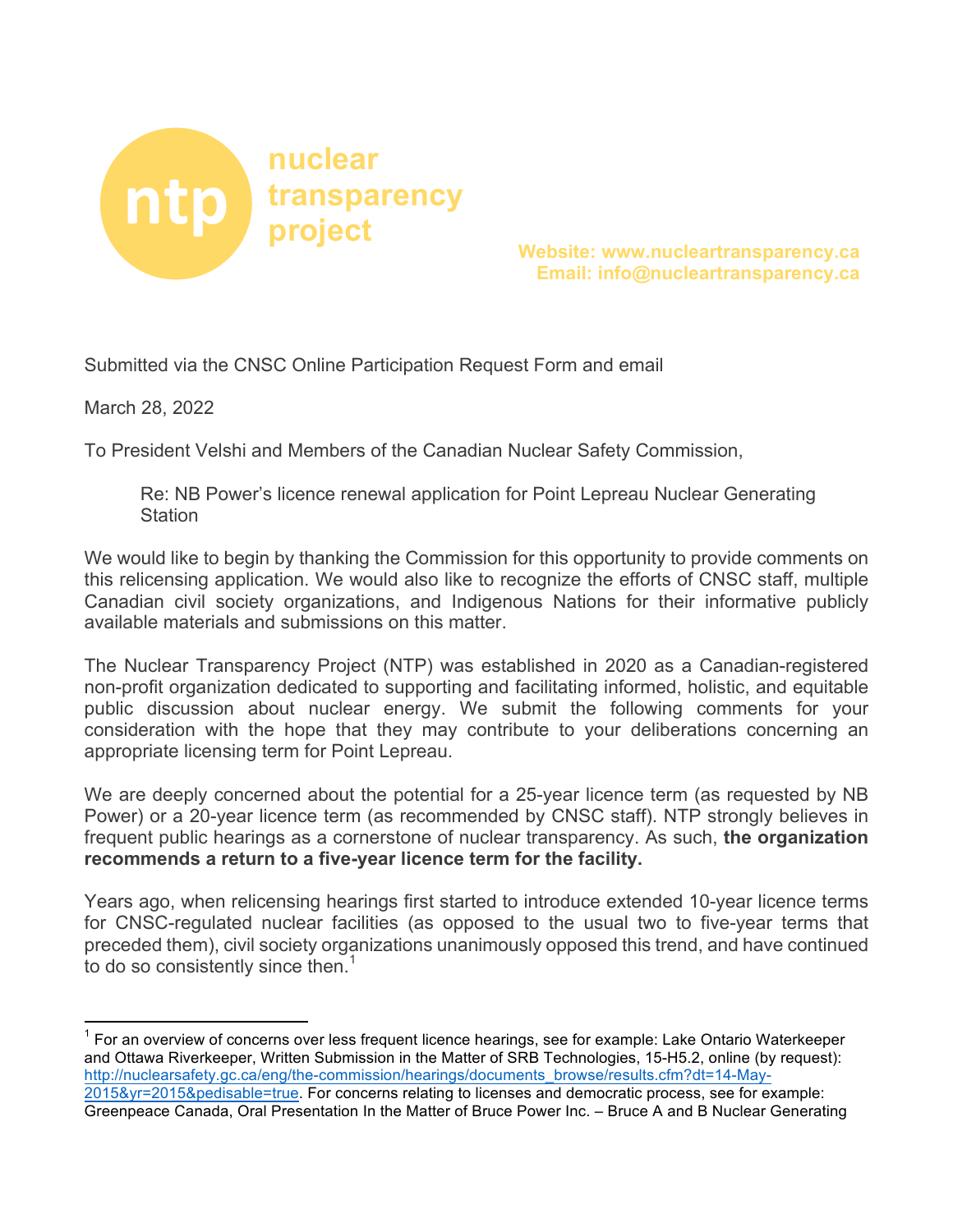CNSC staff have regular contact with licensees between licence renewal proceedings to inspect facilities, verify compliance with regulations and licence terms, and amend Licence Condition Handbooks as required. Whereas civil society organizations have few supported opportunities to engage with licensees or CNSC staff on matters of regulatory oversight. Licensing and relicensing hearings are the most procedurally robust mechanism for this kind of public engagement and offer the most capacity support (including access to information and funding).<sup>2</sup>

There are currently no substitute processes for these licensing and relicensing hearings. Public interest organizations have long stressed that Regulatory Oversight Report (ROR) meetings cannot compare procedurally with facility-specific licensing or relicensing hearings, held in the local host communities. Further, in recent years, civil society organizations have generally not been invited or permitted to make oral submissions before the Commission during ROR hearings. As such, licensing and relicensing hearings remain the best potential opportunities for members of the public and public interest organizations to engage in two-way dialogue with nuclear licensees and the regulator. Finally, the future of ROR proceedings are currently uncertain as there is an ongoing regulatory review process under which they may potentially be redesigned.<sup>3</sup>

Proactive public disclosure of periodic regulatory reports (such as Probabilistic Safety Assessments, Environmental Risk Assessments, Preliminary Decommissioning Plans and other) do not provide for supported avenues for public feedback, nor can they facilitate structured two-way communication between the public, regulators, and licensees. As such, like ROR proceedings, they should not be considered adequate alternatives to licensing and relicensing hearings.

CNSC staff argue that "regulatory oversight is completely independent of the licensing term", 4 and that relicensing is more of an administrative matter than a safety one. Even if this were the case, the 'administrative matters' in this scenario are of critical importance and relate to public engagement and transparency. Members of the public spent years advocating for these engagement opportunities in the late 1960s – and in many respects, Canada's current regulatory process constitutes an international high water mark for government-supported public participation in nuclear regulatory activities. Moving to 20 or 25-year licence periods threatens to undo all this good work. Furthermore, NTP is not convinced by CNSC staff's argument that public participation in regulatory proceedings has no potential to improve safety or other control area performance standards. The CNSC's own Participant Funding Program recognizes members of the public can provide particular expertise and value-added information to assist

 

Station, CMD 18-H4.99, online: http://www.nuclearsafety.gc.ca/eng/the-commission/hearings/cmd/pdf/CMD18/CMD18-H4-99.pdf, p 2.

NTP recognizes Indigenous Nations have their own preferences and requirements with regard to engagement and nuclear decision-making. NTP supports Nations' inherent rights to determine the nature and extent of these processes for themselves.<br><sup>3</sup> Canadian Nuclear Safety Commission: Regulatory Oversight Report Review, Discussion Paper, April 2021,

online: https://www.nuclearsafety.gc.ca/eng/pdfs/Discussion-Papers/21-01/Discussion\_Paper\_DIS-21-<br>01\_The\_Canadian\_Nuclear\_Safety\_Commission\_Regulatory\_Oversight\_Report\_Review.pdf.

 $4$  CNSC Staff CMD, 22-H2, A Licence Renewal for New Brunswick Power Corporation – Point Lepreau Nuclear Generating Station, December 22, 2021, online: https://www.nuclearsafety.gc.ca/eng/thecommission/hearings/cmd/pdf/CMD22/CMD22-H2.pdf at p 13.